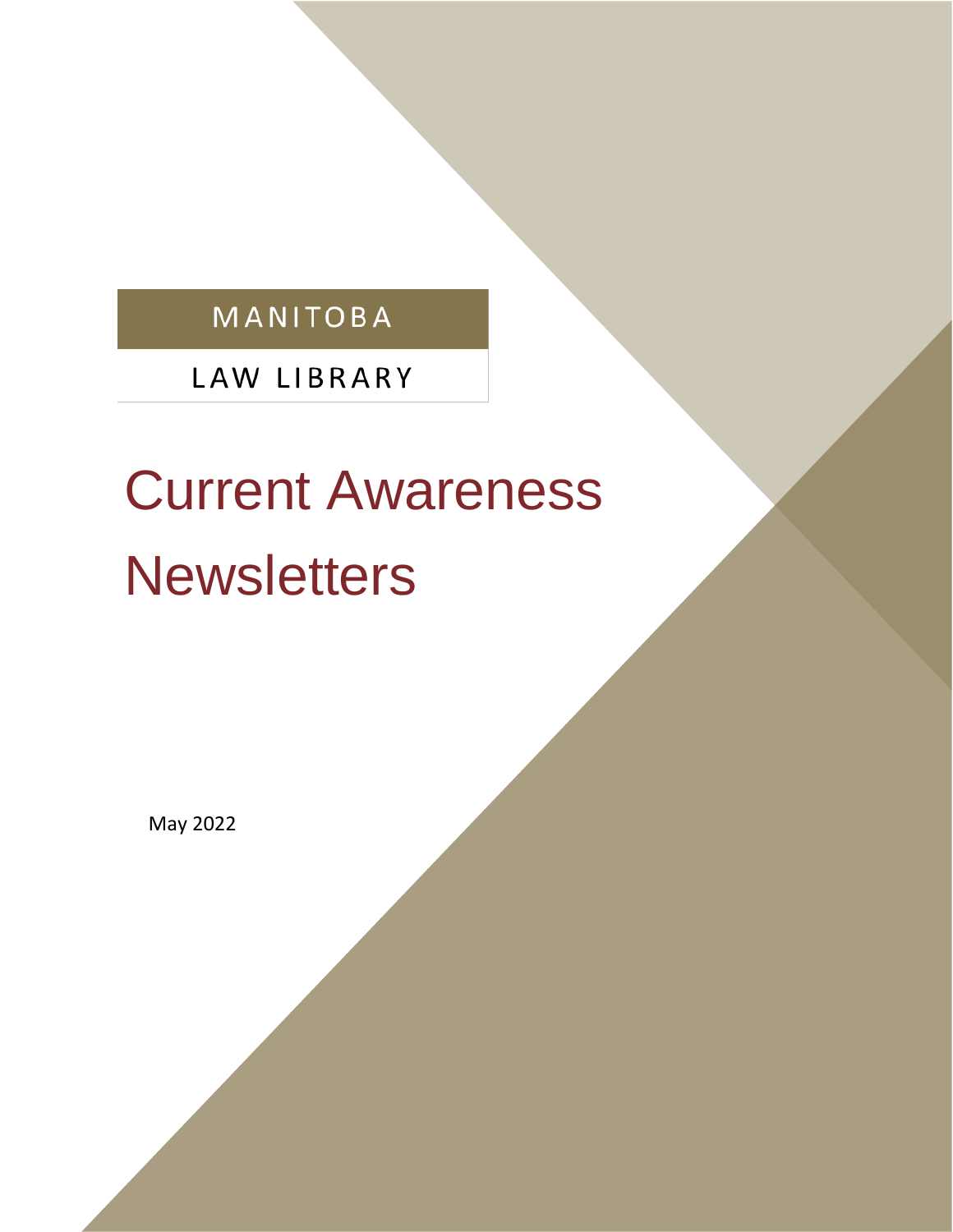#### Current Awareness

It is important to stay current in your area of law to serve your clients best. We offer current awareness service to members of The Law Society of Manitoba. We will send you the most recent issues of the NetLetters and Newsletters as they are published.

A full list of all newsletters are below, with detailed descriptions on the following pages.

To receive the latest issues right to your inbox contact the Manitoba Law Library by phone, email, or in person, and we will be happy to add you to our distribution list. There is no limit to how many you can receive and you can unsubscribe at any time.

Contact the library if you have any questions or comments.



331-408 York Avenue Winnipeg, Manitoba R3C 0P9 204-945-1958 Library@lawsociety.mb.ca

\*All descriptions taken from advance.lexis.com and nextcanada.westlaw.com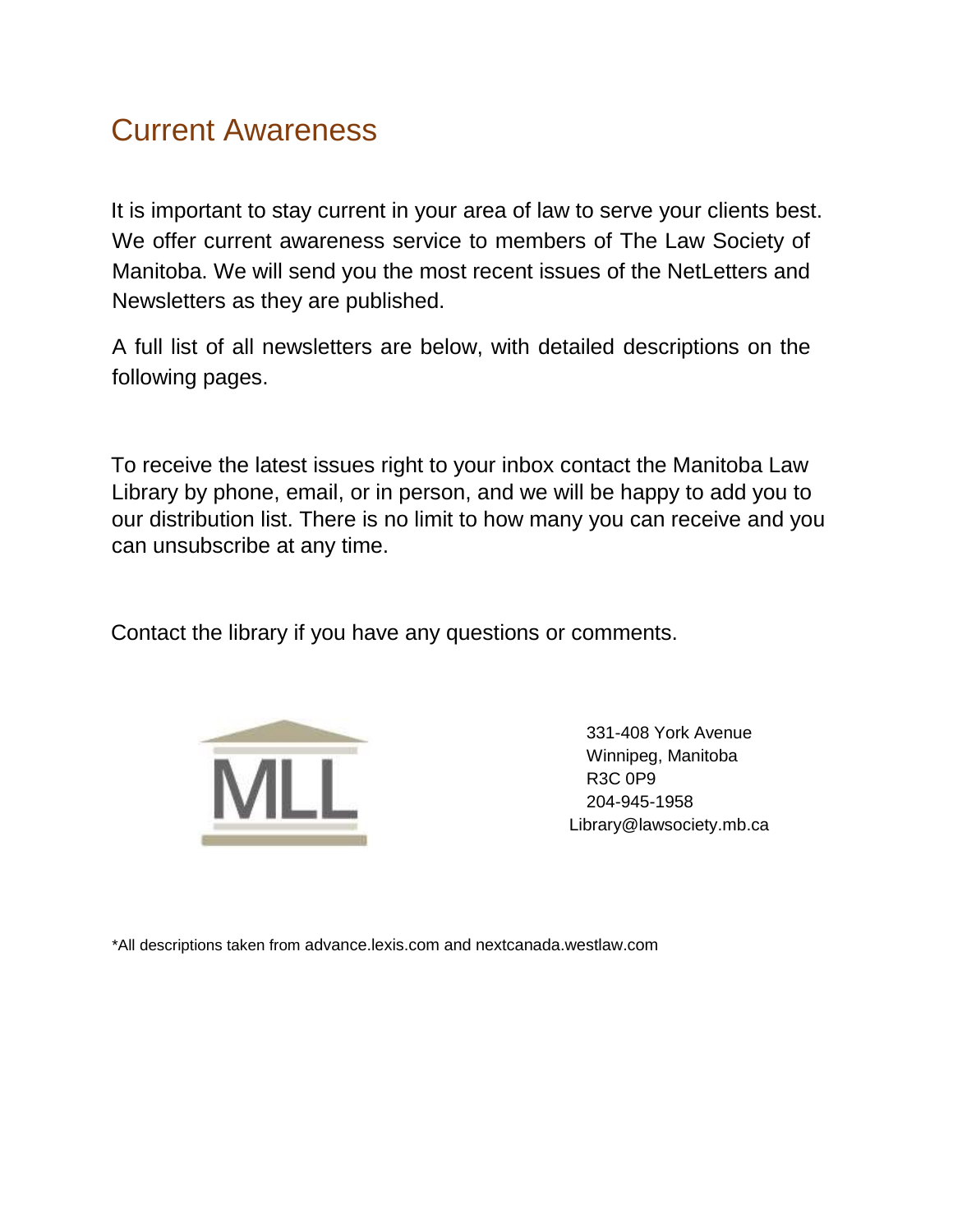# **Quicklaw**

Agricultural Law NetLetter  $\Phi$ AlanD. Gold's Criminal Law NetLetter  $\Phi$ Carlson Personal Injury Quantum of Damages NetLetter Harper Grey Administrative Law NetLetter  $\Phi$ Harper Grey Insurance Law NetLetter  $\Phi$ Hill/WeinCriminal Evidence NetLetter <sup>10</sup> ImpairedDriving NetLetter  $\Phi$ JSL Labour and Employment Law  $\mathbb D$ LancasterHouse Wrongful Dismissal NetLetter  $\mathbb D$ LexisNexis Aboriginal Law NetLetter  $\Phi$ LexisNexis Civil Litigation (Atlantic Canada) NetLetter  $\Phi$ LexisNexis Civil Litigation (Ontario) NetLetter <sup>1</sup> LexisNexis Civil Litigation (Western Canada) Netletter  $\circled{1}$ LexisNexis Commercial Law NetLetter  $\Phi$ LexisNexisConstruction Law NetLetter  $\Phi$ LexisNexisCopyright and Trade-mark Law NetLetter  $\mathbb{\Phi}$ LexisNexis Corporations and Business Associations Law NetLetter  $\Phi$ LexisNexis Creditors and Debtors Law NetLetter LexisNexis Economic Damages Law NetLetter  $\Phi$ LexisNexisEmployment Law NetLetter  $\Phi$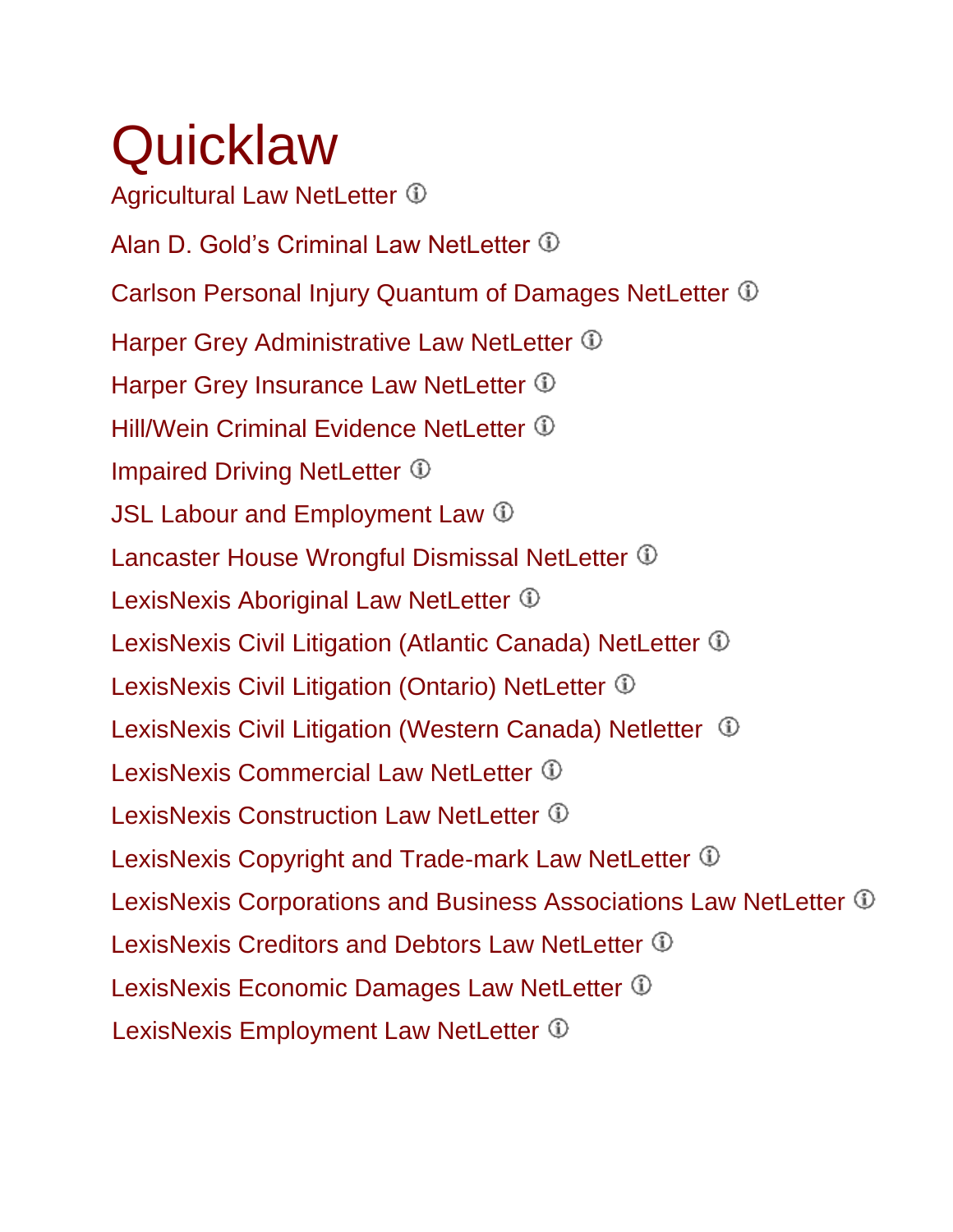LexisNexis Environmental Law NetLetter  $\mathbb D$ LexisNexis Health Law NetLetter  $\Phi$ LexisNexisImmigration Law NetLetter  $\Phi$ LexisNexisLabour Law NetLetter <sup>1</sup> LexisNexisMunicipal Law NetLetter  $\Phi$ LexisNexisNatural Resources NetLetter  $\mathbb O$ LexisNexis Patent Law NetLetter  $\Phi$ LexisNexis Personal Injury NetLetter <sup>1</sup> LexisNexis Securities Regulation NetLetter  $\Phi$ LexisNexis Supreme Court of Canada NetLetter  $\Phi$ LexisNexis Tort Law NetLetter  $\Phi$ LexisNexis Workplace, Health, Safety and Compensation NetLetter ⋒

# **Westlaw**

Milligan'sCriminal Law Advisor <sup>1</sup> Franks & Zalev - This Week in Family Law (formerly Epstein's) LawSource Case Notes  $\mathbb O$ Mack'sCriminal Bulletin  $\mathbb D$ PolicePowers Newsletter  $\Phi$ Segal's Motor Vehicle and Impaired Driving Newsletter  $\mathbb D$ Watt'sCriminal Law and Evidence Newsletter  $\Phi$ WeirFouldsEstates & Trusts Newsletter  $\Phi$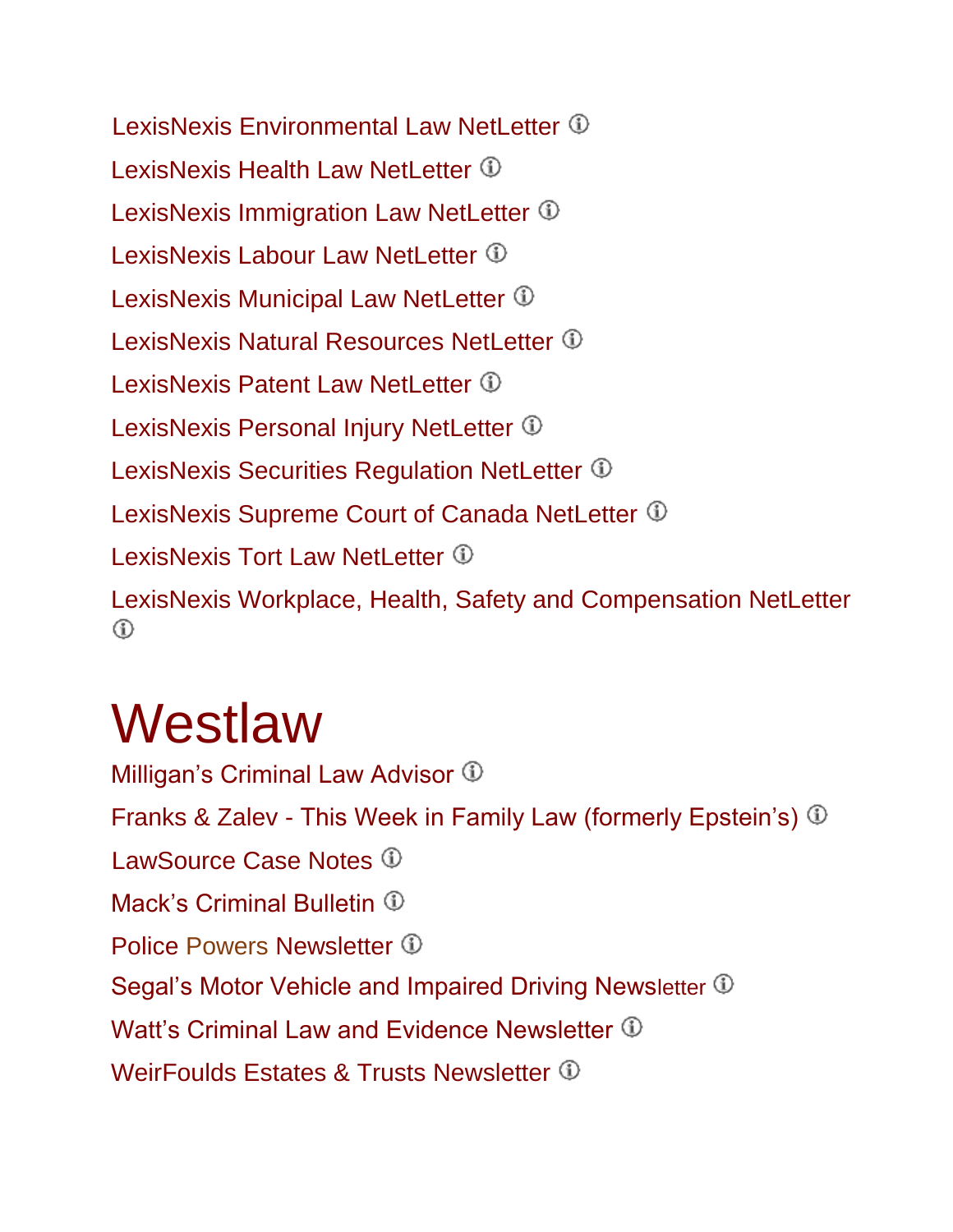# Agricultural Law NetLetter

Frequency: Twice monthly

Description: This unique content comprised of highlights and summaries of recent and significant decisions is offered in conjunction with hyperlinks to the relevant topical fulltext case law. The Agricultural Law NetLetter contains recent decisions relating to agriculture and agribusiness. The cases reviewed touch on various aspects of the law, including contracts, land use, environmental issues, employment law, creditors' rights, corporate and business organization, security issues, sale of goods and torts.

# <span id="page-4-0"></span>Alan D. Gold's Criminal Law NetLetter

Frequency: Weekly

Description: In addition to recent Canadian caselaw, the NetLetter reviews criminal caselaw from the United States, Australia, the UK, South Africa, and other countries. Law journal articles, legislative news and other items of interest to the criminal defence bar are also summarized. Research papers presented at various conferences and seminars are also included. Topics include eyewitness identification evidence, expert opinion evidence, hearsay statements, trial preparation, opening and closing statements, jury selection, repressed memory evidence and junk science.

# Carlson Personal Injury Quantum of Damages **NetLetter**

Frequency: Weekly

Description: A weekly review of non-pecuniary damages awarded in personal injury cases by courts in the common law provinces and by the Supreme Court of Canada. It is authored by John and Karen Carlson. The Netletter provides a brief synopsis of the case, including references to the nature and duration of the injury. In addition to providing the reported non-pecuniary damages, the digest also highlights the issues that directly affected the assessment of damages - such as mitigation and pre-existing injuries.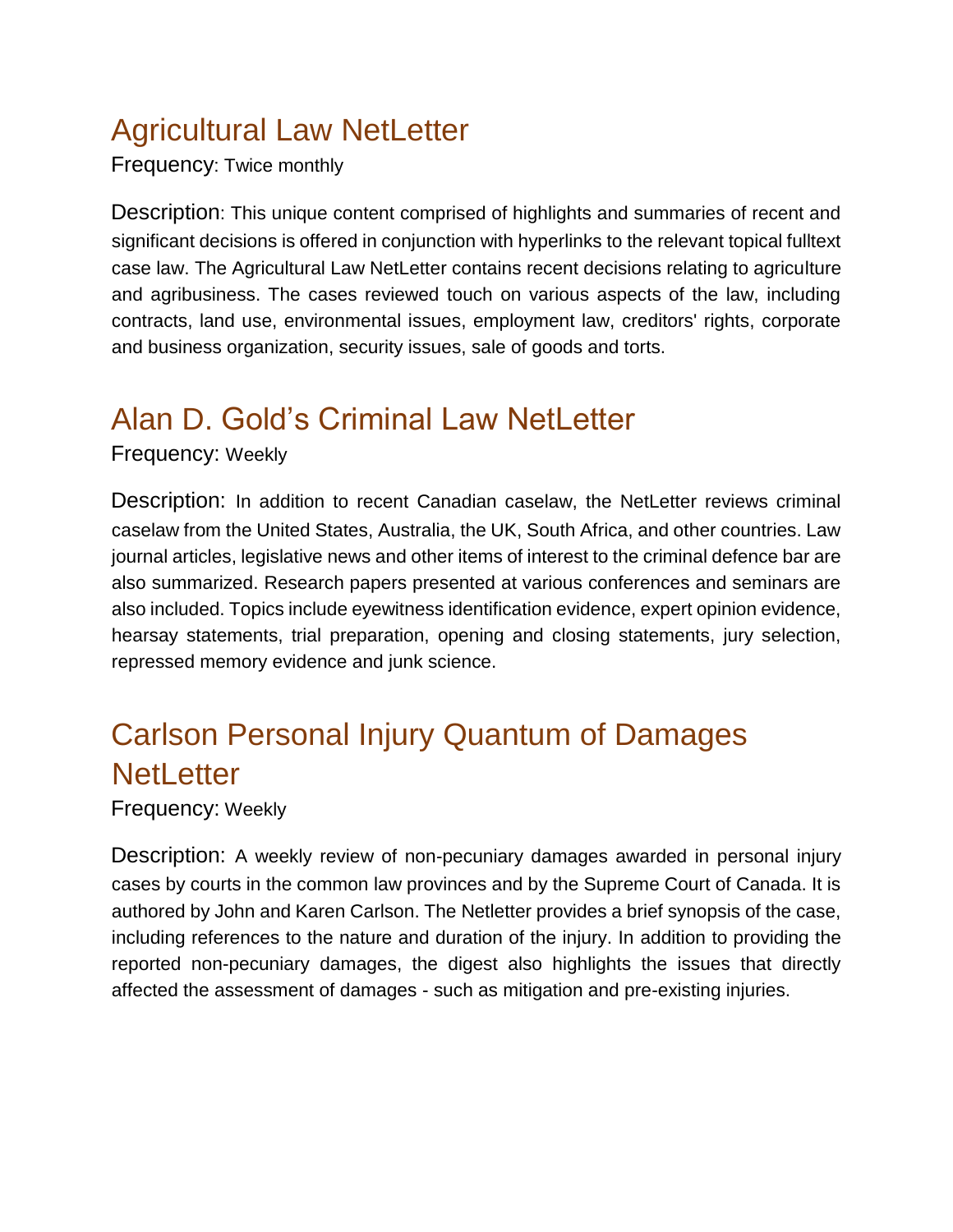# Crown Weekly NetLetter

Frequency: Weekly

Description: The Crown Weekly NetLetter is a current awareness source, covering criminal law developments of particular interest to Crown attorneys and prosecutors. The NetLetter was established by Jennifer Ferguson. Cases received by LexisNexis during the previous week and added to All LexisNexis Canadian Judgments collection are reviewed and analyzed. Cases selected for the NetLetter are organized by topic and a highlights feature at the beginning of each issue permits a quick overview of the week's top cases. Commentary items are also included. The views expressed in this NetLetter are solely those of the author and are not necessarily the views of the Ontario Ministry of the Attorney General.

# Harper Grey Administrative Law NetLetter

Frequency: Bi-weekly

Description: This source contains Harper Grey Administrative Law NetLetter, a semimonthly electronic newsletter covering emerging issues in Canadian administrative law.

# Harper Grey Insurance Law NetLetter

Frequency: Semi-monthly

Description: This source contains the Harper Grey Insurance Law NetLetter, A semimonthly electronic newsletter covering emerging issues in Canadian insurance law.

#### <span id="page-5-0"></span>Hill/Wein Criminal Evidence NetLetter

Frequency: Semi-monthly

Description: The Hill/Wein Criminal Evidence NetLetter is a semi-monthly current awareness service providing case summaries and commentary in the area of criminal evidence.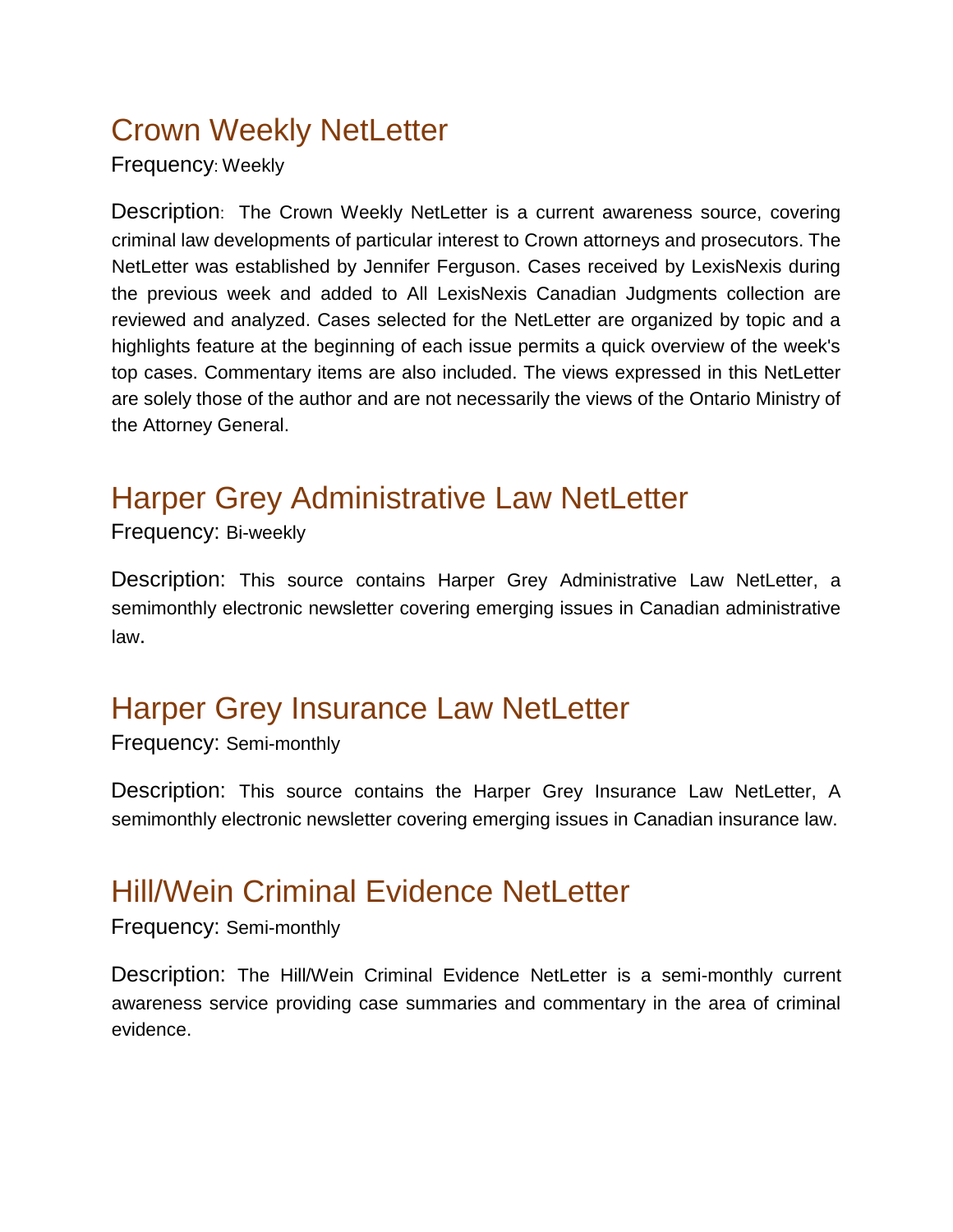# <span id="page-6-0"></span>Impaired Driving NetLetter

Frequency: Twice monthly

Description: This source is an electronic current awareness service covering recent cases, commentary, news items and legislative developments related to the prosecution and defence of impaired driving offences.

# JSL Labour and Employment Law NetLetter

Frequency: Weekly

Description: A weekly current awareness service highlighting new labour and employment decisions from labour boards, arbitrators, human rights tribunals, and courts.

#### <span id="page-6-1"></span>Lancaster House Wrongful Dismissal NetLetter

Frequency: Biweekly

Description: The Lancaster House Wrongful Dismissal NetLetter reports significant recent court decisions and arbitration awards on wrongful dismissal.

# LexisNexis Aboriginal Law NetLetter

Frequency: Monthly

Description: The LexisNexis Aboriginal Law NetLetter is an electronic current awareness service covering recent judicial developments pertaining to Canada's aboriginal peoples (First Nations, Inuit, and Métis). Topics addressed include treaty rights, land and resource claims, self-government of bands and nations, taxation issues, native justice, and criminal sentencing provisions specific to aboriginal offenders.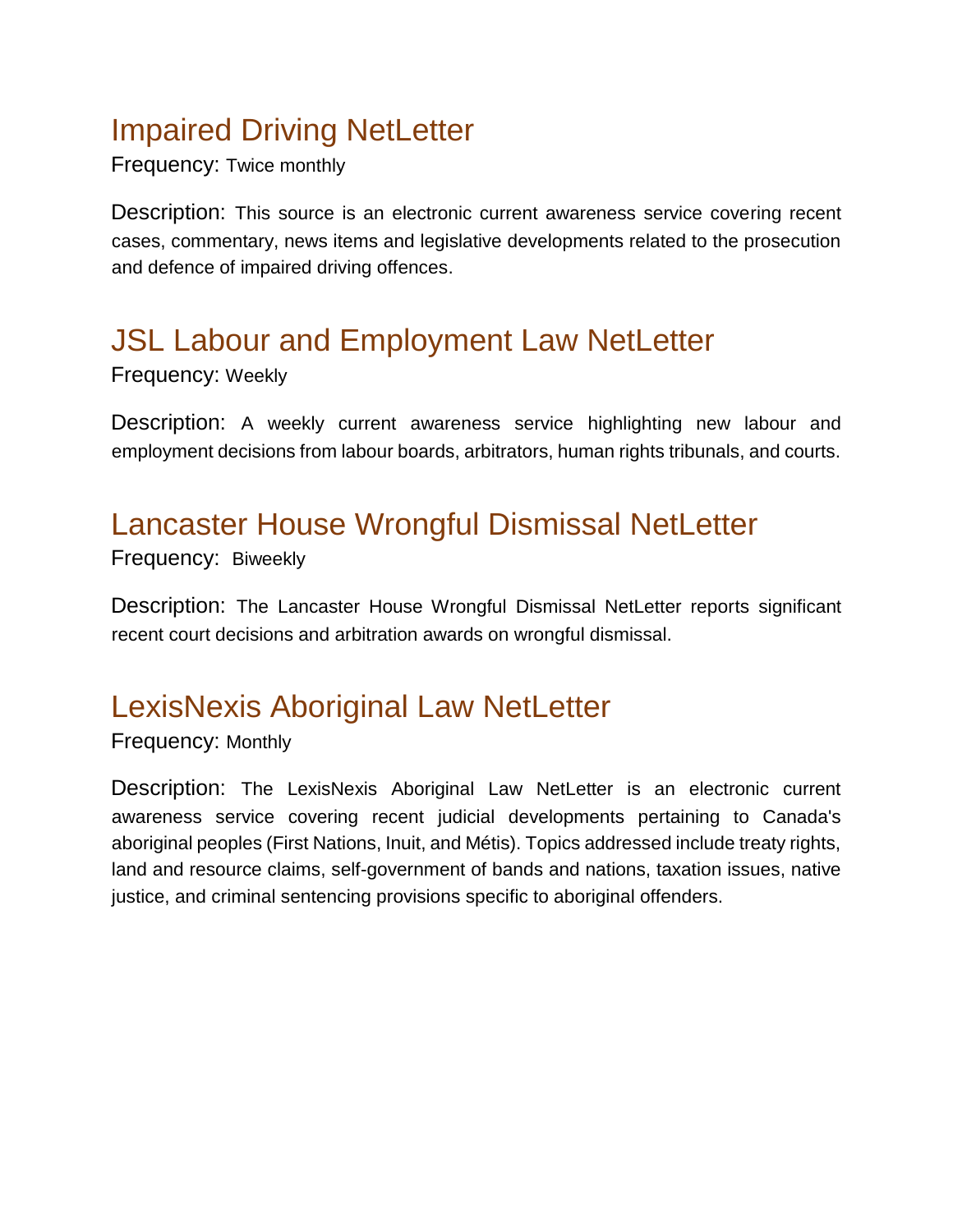# LexisNexis Civil Litigation (Atlantic Canada) **NetLetter**

Frequency: Monthly

Description: The LexisNexis® Civil Litigation (Atlantic Canada) NetLetter(TM) is an electronic current awareness service covering cases interpreting the civil practice Rules specific to New Brunswick, Nova Scotia, Prince Edward Island, and Newfoundland and Labrador. This NetLetter(TM) also covers procedural aspects of class actions, limitations of actions and motions. Costs judgments are usually included, but may be excluded if there is little or no discussion of how costs were assessed. Decisions involving motions for summary judgment or an injunction may not appear in this NetLetter(TM) unless there is a novel or unusual application of the legal tests for granting such motions, but will appear in the NetLetter corresponding to the underlying substantive area of law.

### LexisNexis Civil Litigation (Ontario) NetLetter

#### Frequency: Weekly

Description: The LexisNexis® Civil Litigation (Ontario) NetLetter(TM) is an electronic current awareness service covering cases interpreting the Ontario Rules of Civil Procedure, the Ontario Court of Appeal Rules and the Judicial Review Procedures Act, and also covers procedural aspects of class actions and motions, as well as limitation of actions. Costs judgments are usually included, but may be excluded if there is little or no discussion of how costs were assessed. Decisions involving motions for summary judgment or an injunction may not appear in this NetLetter(TM) unless there is a novel or unusual application of the legal tests for granting such motions, but will appear in the NetLetter(TM) corresponding to the underlying substantive area of law.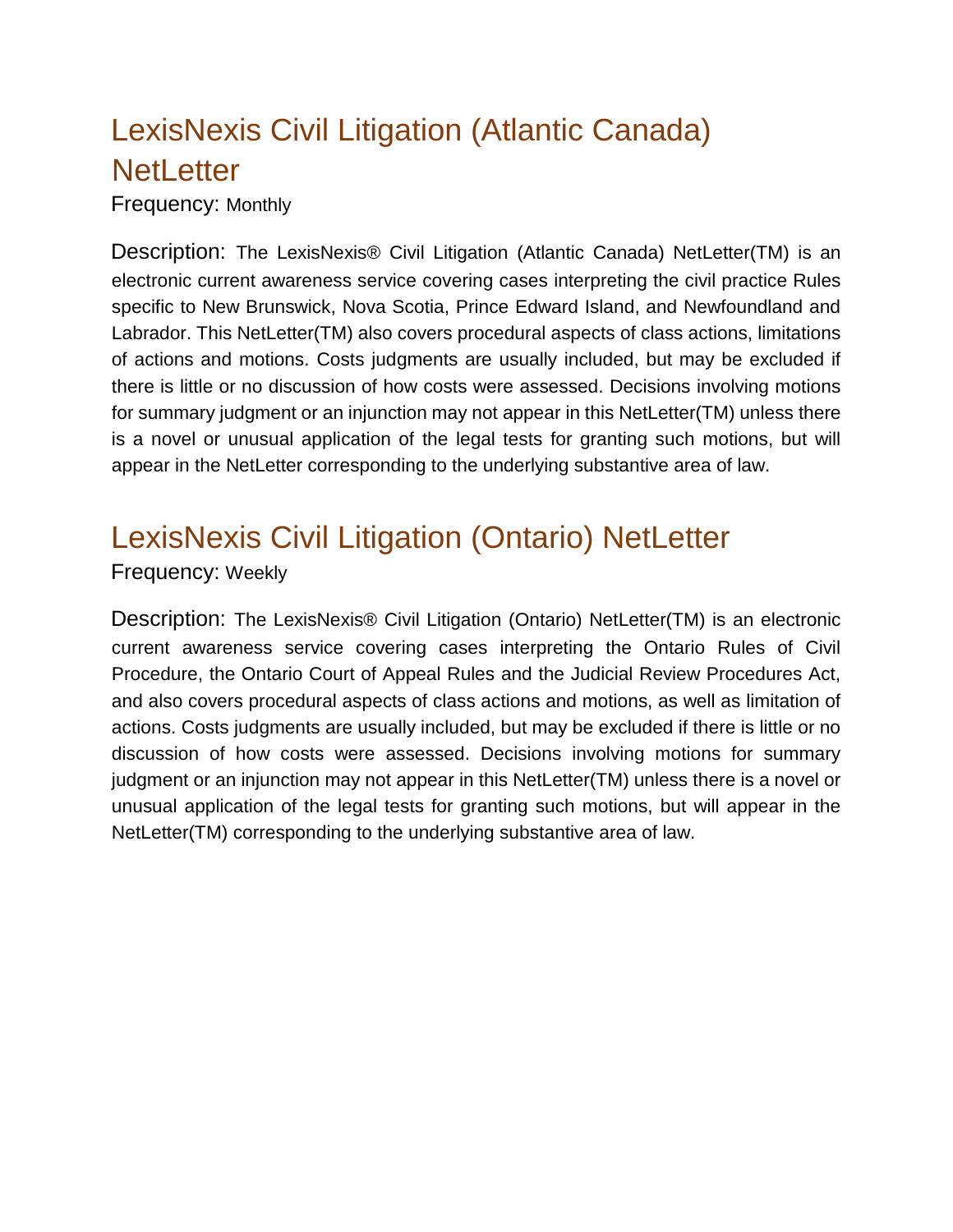# LexisNexis Civil Litigation (Western Canada) **NetLetter**

Frequency: Weekly

Description: The LexisNexis® Civil Litigation (Western Canada) NetLetter(TM) is an electronic current awareness service covering cases interpreting the Rules of Civil Procedure, the Court of Appeal Rules, the Judicial Review Procedures Act, and similar rules and legislation specific to British Columbia, Alberta, Manitoba, Saskatchewan, the Northwest Territories, the Yukon Territory, and Nunavut. This NetLetter also covers procedural aspects of class actions and motions. Costs judgments are usually included, but may be excluded if there is little or no discussion of how costs were assessed. Decisions involving motions for summary judgment or an injunction may not appear in this NetLetter(TM) unless there is a novel or unusual application of the legal tests for granting such motions, but will appear in the NetLetter(TM) corresponding to the underlying substantive area of law.

#### LexisNexis Commercial Law NetLetter

Frequency: Monthly

Description: The LexisNexis® Commercial Law NetLetter(TM) is an electronic current awareness service covering a broad range of cases involving sale of goods, warranties, banking, consumer protection, leasing, trade regulation, negotiable instruments and franchises.

#### <span id="page-8-0"></span>LexisNexis Construction Law NetLetter

#### Frequency: Monthly

Description: The LexisNexis Construction Law NetLetter is an electronic current awareness service covering all aspects of construction law practice, including the bidding process, contracts, liens, and liability of contractors and subcontractors.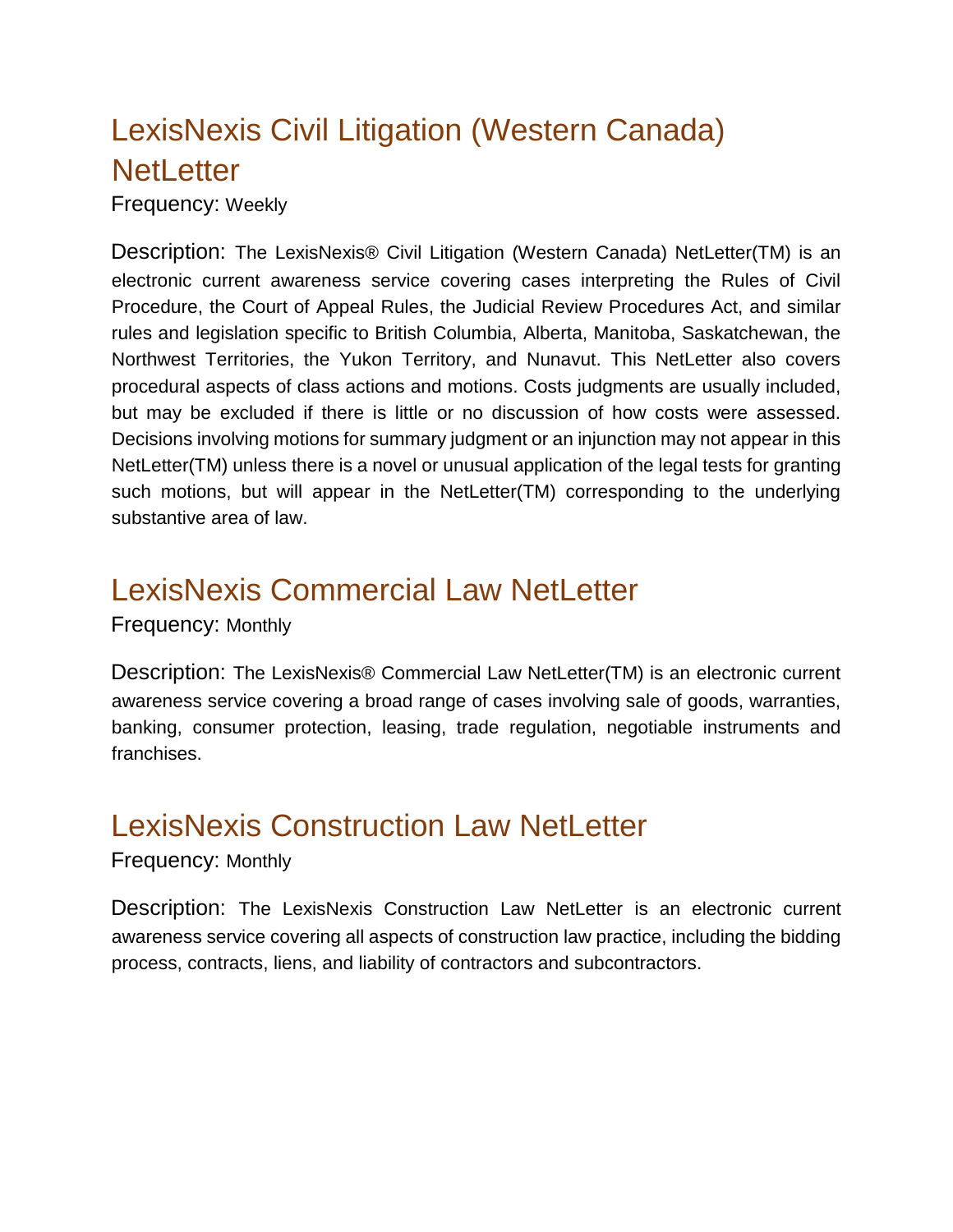# <span id="page-9-0"></span>LexisNexis Copyright & Trade-mark Law NetLetter

Frequency: Monthly

Description: The LexisNexis® Copyright and Trade-mark Law NetLetter / Bulletin LexisNexis® Droit d'auteur et marques de commerce is an electronic current awareness service covering recent judicial developments in copyright and trade-mark law. Copyright topics addressed include the criteria for copyright protection, protected subject matter, the registration, ownership, licensing and transfer of copyright, and infringement of copyright. Trade-mark topics addressed include the criteria for trade-mark registration, what constitutes registrable subject matter, registration and opposition to registration, expungement, prohibited marks, and infringement of trade-mark.

# LexisNexis Corporations and Business Associations Law NetLetter

Frequency: Monthly

Description: The LexisNexis Corporations and Business Associations Law NetLetter is an electronic current awareness service covering cases dealing with all areas of corporate practice, including corporate or partnership structure, directors and officers, sale of business, and shareholders' remedies. This NetLetter does not cover credit unions or insolvency/CCAA matters.

#### LexisNexis Creditors and Debtors Law NetLetter

Frequency: Monthly

Description: The LexisNexis Creditors and Debtors Law NetLetter is an electronic current awareness service covering recent judicial developments pertaining to the rights and obligations of creditors and debtors. Topics addressed include security, garnishment, seizure or attachment of property, execution, guarantee and indemnity, and credit cards.

#### LexisNexis Economic Damages NetLetter

Frequency: Monthly

Description: The LexisNexis Economic Damages NetLetter is an electronic current awareness service covering awards of damages arising from commercial transactions and torts, and providing cases dealing with substantive discussions of damages principles. This NetLetter does not include cases dealing solely with liability, personal injury awards, damages for wrongful termination, or claims against insurers.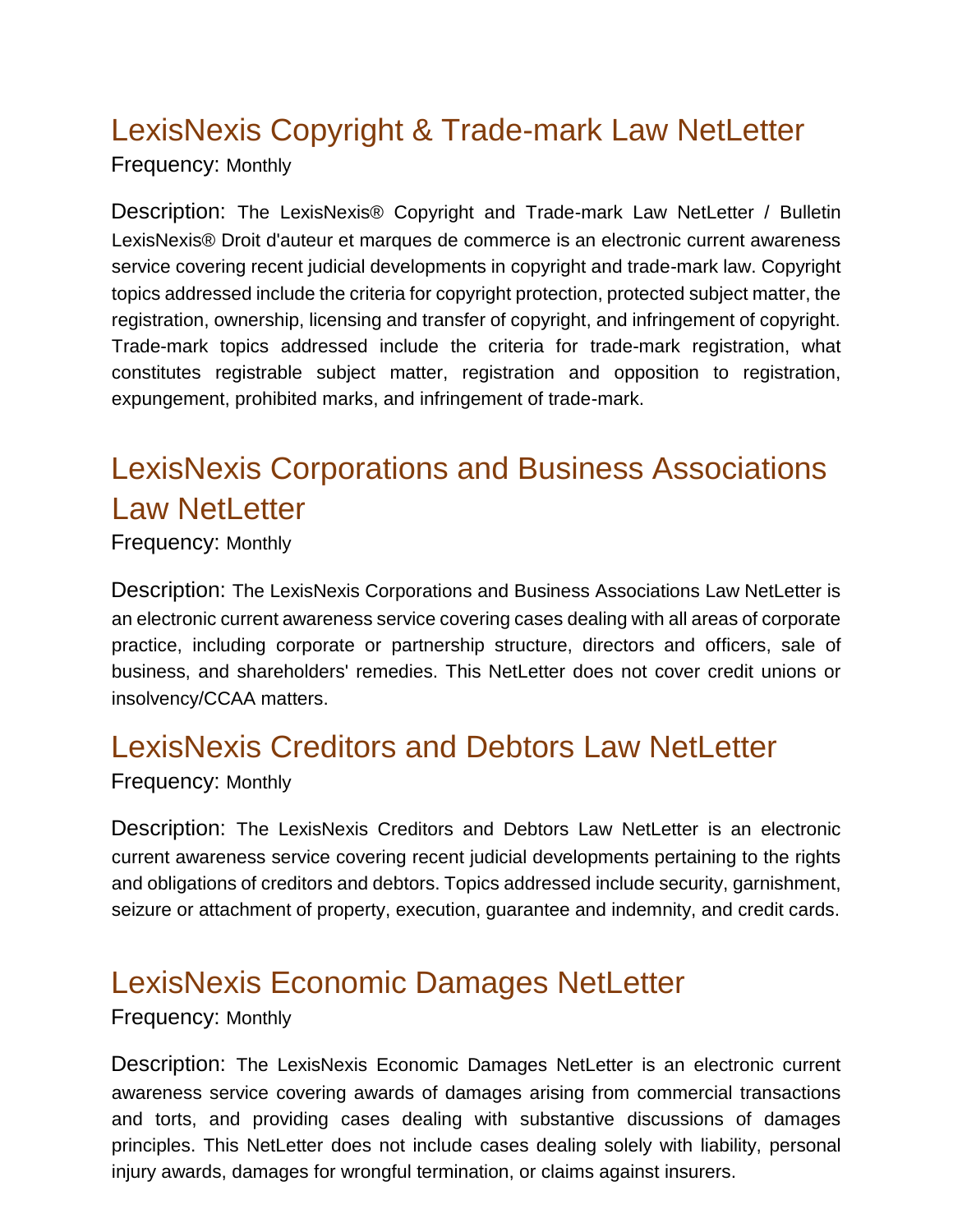# <span id="page-10-0"></span>LexisNexis Employment Law NetLetter

Frequency: Weekly

Description: The LexisNexis Employment Law NetLetter is an electronic current awareness service covering recent judicial developments concerning non-union employees. For cases specific to unionized workplaces, please refer to the LexisNexis Labour Law NetLetter. The LexisNexis Employment Law NetLetter contains recent decisions concerning workplace issues, including dismissal or termination, employment standards legislation, workplace discrimination and vicarious liability of employers for acts of employees.

### LexisNexis Environmental Law NetLetter

Frequency: Monthly

Description: The LexisNexis Environmental Law NetLetter is an electronic current awareness service covering recent judicial developments in environmental regulation and protection. Topics addressed include land, air, and marine pollution, waste management, environmental impact assessments and approvals, the disposal of hazardous materials, and prosecution of environmental offences.

#### LexisNexis Health Law NetLetter

Frequency: Monthly

Description: The LexisNexis Health Law NetLetter is an electronic current awareness service covering cases dealing with all aspects of health care matters, including mental competency, medical negligence, discipline and professional responsibility for medical professionals, patients' rights, medical privacy, public health, hospitals, nursing homes, and health care financing and insurance. This NetLetter does not include cases dealing with medical experts, or labour relations involving nurses or other health care providers.

#### <span id="page-10-1"></span>LexisNexis Immigration Law NetLetter

Frequency: Weekly

Description: LexisNexis® Immigration Law NetLetter is an electronic current awareness service covering court cases and selected administrative board proceedings covering cases dealing with all aspects of immigration practice, including admission, exclusion and expulsion, naturalization, and offences.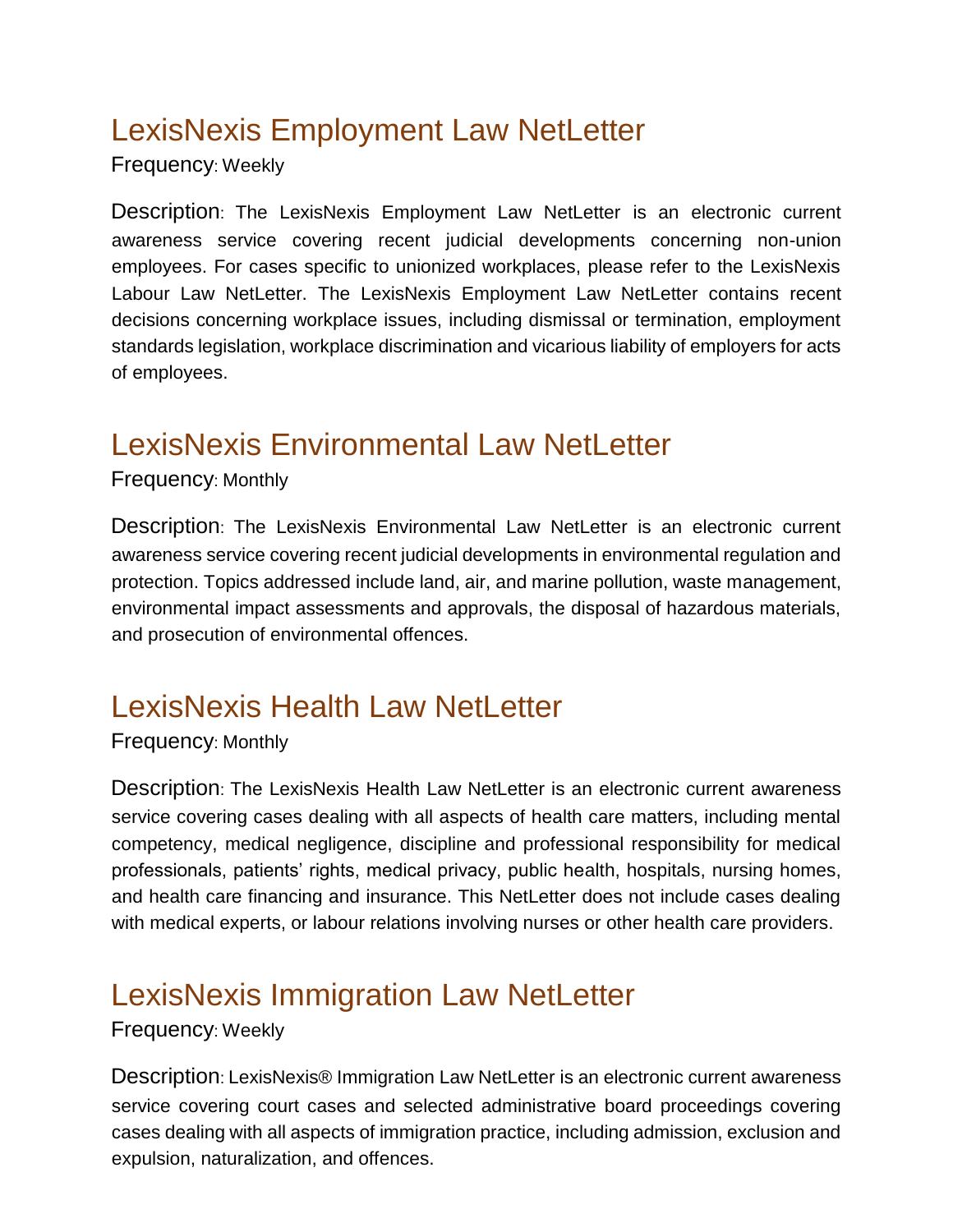# <span id="page-11-0"></span>LexisNexis Labour Law NetLetter

Frequency: Monthly

Description: The LexisNexis Labour Law NetLetter is an electronic current awareness service covering cases dealing with labour relations, including collective bargaining, unfair labour practices, union governance, and labour relations boards. This NetLetter does not include employment law related cases involving non-union workplaces.

# <span id="page-11-1"></span>LexisNexis Municipal Law NetLetter

Frequency: Monthly

Description: The LexisNexis Municipal Law NetLetter is an electronic current awareness service covering recent judicial developments relative to municipal governance and structure. Topics addressed include municipal councils, mayors and councillors, municipal elections, municipal taxation, the creation and enforcement of bylaws, municipal boundaries, the amalgamation and dissolution of municipalities, and municipal powers and liabilities.

# <span id="page-11-2"></span>LexisNexis Natural Resources NetLetter

Frequency: Monthly

Description: The LexisNexis Natural Resources NetLetter is an electronic current awareness service covering recent judicial developments pertaining to the regulation and protection of Canada's natural resources. Topics addressed include hunting and fishing, forestry and logging, mining, oil and gas, electricity, waters, agriculture, Crown lands, and conservation and protection of these resources.

#### LexisNexis Patent Law NetLetter

#### Frequency: Monthly

Description: The LexisNexis® Patent Law NetLetter / Bulletin LexisNexis® Brevets is an electronic current awareness service covering recent judicial developments in patent law, including criteria for patentability, what constitutes patentable subject-matter, applications for and registration of patents, the ownership, licensing and assignment of patents, delisting, and infringement of patent.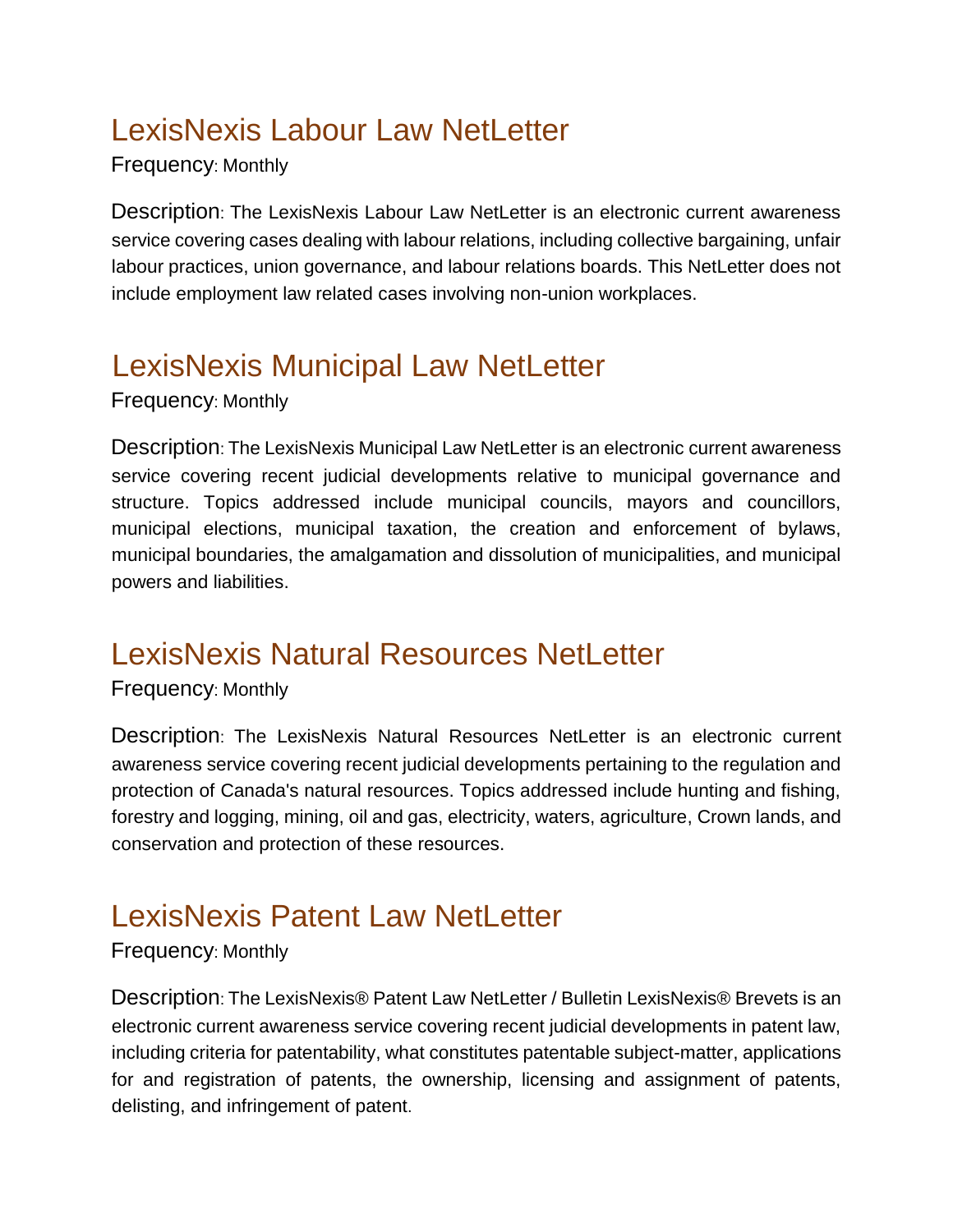# LexisNexis Personal Injury NetLetter

Frequency: Biweekly

Description: The LexisNexis Personal Injury NetLetter is an electronic current awareness service covering assessments of liability and damages in the personal injury context, including product liability, medical malpractice, defamation, and motor vehicle accidents. This NetLetter does not include cases dealing with property damage, insurance, or wrongful dismissal.

### LexisNexis Securities Regulation NetLetter

Frequency: Monthly

Description: The LexisNexis Securities Regulation NetLetter is an electronic current awareness service covering recent judicial developments involving the acquisition and disposition of securities as well as regulation of the individuals and entities involved. Cases discussing the jurisdiction and powers of regulatory commissions are included in this NetLetter, and may also be included in the LexisNexis® Administrative Law Netletter(TM). Topics addressed include trades (including insider trading), prospectuses, mergers and acquisitions, offences, and punishments.

# LexisNexis Supreme Court of Canada NetLetter

Frequency: As received from Court

Description: The LexisNexis® Supreme Court of Canada NetLetter(TM) on Quicklaw(TM) is a current awareness service providing comprehensive coverage of all new Supreme Court of Canada decisions and rulings on applications for leave to appeal recently added to Quicklaw(TM). Issues will be added when the Supreme Court of Canada releases decisions on appeals and/or rulings on applications for leave to appeal. Issues will be updated over the course of a week so that users can keep track of a case from the time the Court announces that a decision or ruling will be released to the time it is added online and summarized.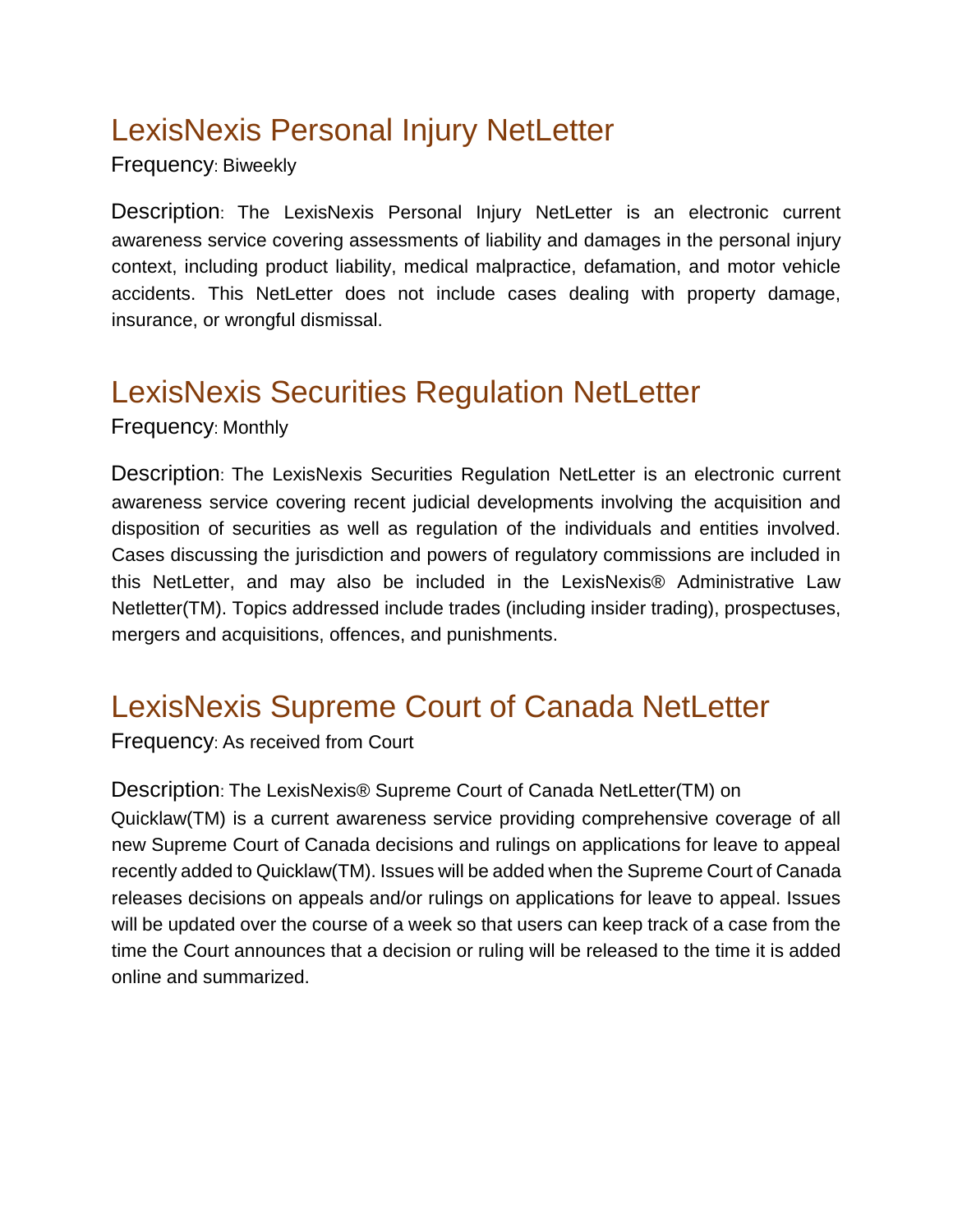# LexisNexis Tort Law NetLetter

Frequency: Weekly

Description: The LexisNexis Tort Law NetLetter is an electronic current awareness service covering recent judicial developments in tort law, including property torts, torts affecting the person (including defamation), torts by and against the Crown, passing off, and negligence, including professional negligence by medical, legal and other professionals.

# LexisNexis Workplace Health, Safety, and Compensation NetLetter

Frequency: Monthly

Description: The LexisNexis Workplace Health, Safety and Compensation NetLetter is an electronic current awareness service covering recent judicial developments pertaining to workers' compensation, including claims for benefits, compensable injuries, recovery of overpayments, and interpretation of relevant legislation. Appeals and judicial reviews of board and tribunal decisions are included in this NetLetter.

# <span id="page-13-0"></span>Milligan's Criminal Law Advisor

Frequency: Monthly

Description: Milligan's Criminal Law Advisor provides expert analysis on current issues of interest to criminal practitioners across Canada. It features summaries of key legislative developments, case comments and summaries of important decisions covering a wide range of matters.

# Epstein's This Week in Family Law

Frequency: Weekly

Description: Text of This Week in Family Law, a weekly electronic newsletter edited by Philip Epstein that reports on recent court decisions and other developments in Canadian family law.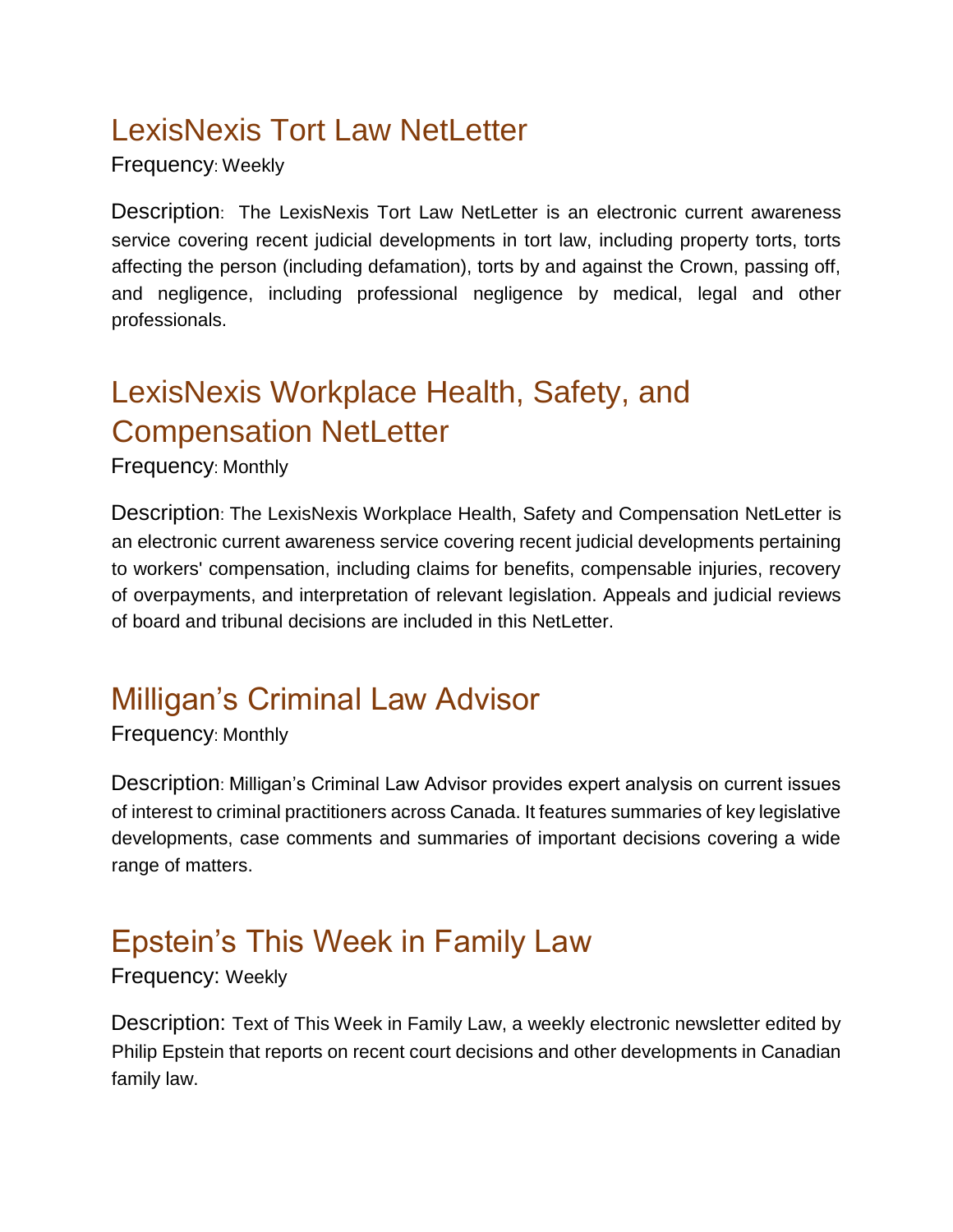### LawSource Case Notes

Description: LawSource Case Notes is a newsletter service providing readers with summaries of significant or interesting decisions from the Supreme Court of Canada cases, Federal courts (trial, appeal and tax), as well as provincial courts from across the country.

#### <span id="page-14-0"></span>Mack's Criminal Law Bulletin

Description: This bi-weekly newsletter offers commentary on current issues in criminal law. A must-have for practitioners and judges alike, each bulletin focuses on a particular criminal law issue, highlighting recent developments in that area.

#### <span id="page-14-1"></span>Police Powers NewsLetter

Frequency: Monthly

Description: Text of the Police Powers Newsletter, by the Honourable Madam Justice Michelle Fuerst, Defence Counsel Scott Fenton, and Crown Counsel Susan Magotiaux. Provides expert analysis of current legislative and case law developments in the law relating to police powers in Canada.

# Segal's Motor Vehicle and Impaired Driving **Newsletter**

Frequency: Biweekly

Description: Text of Segal's Motor Vehicle and Impaired Driving Newsletter, by Deputy Attorney General Murray Segal, which discusses motor vehicle and impaired driving cases of currency, interest and relevance across Canada. The newsletter features case comments and summaries covering a wide range of motor vehicle offences including impaired driving, dangerous driving, criminal negligence, failing to remain, and driving while disqualified. The newsletter also discusses new legislation and regulations, policies, and practice directives.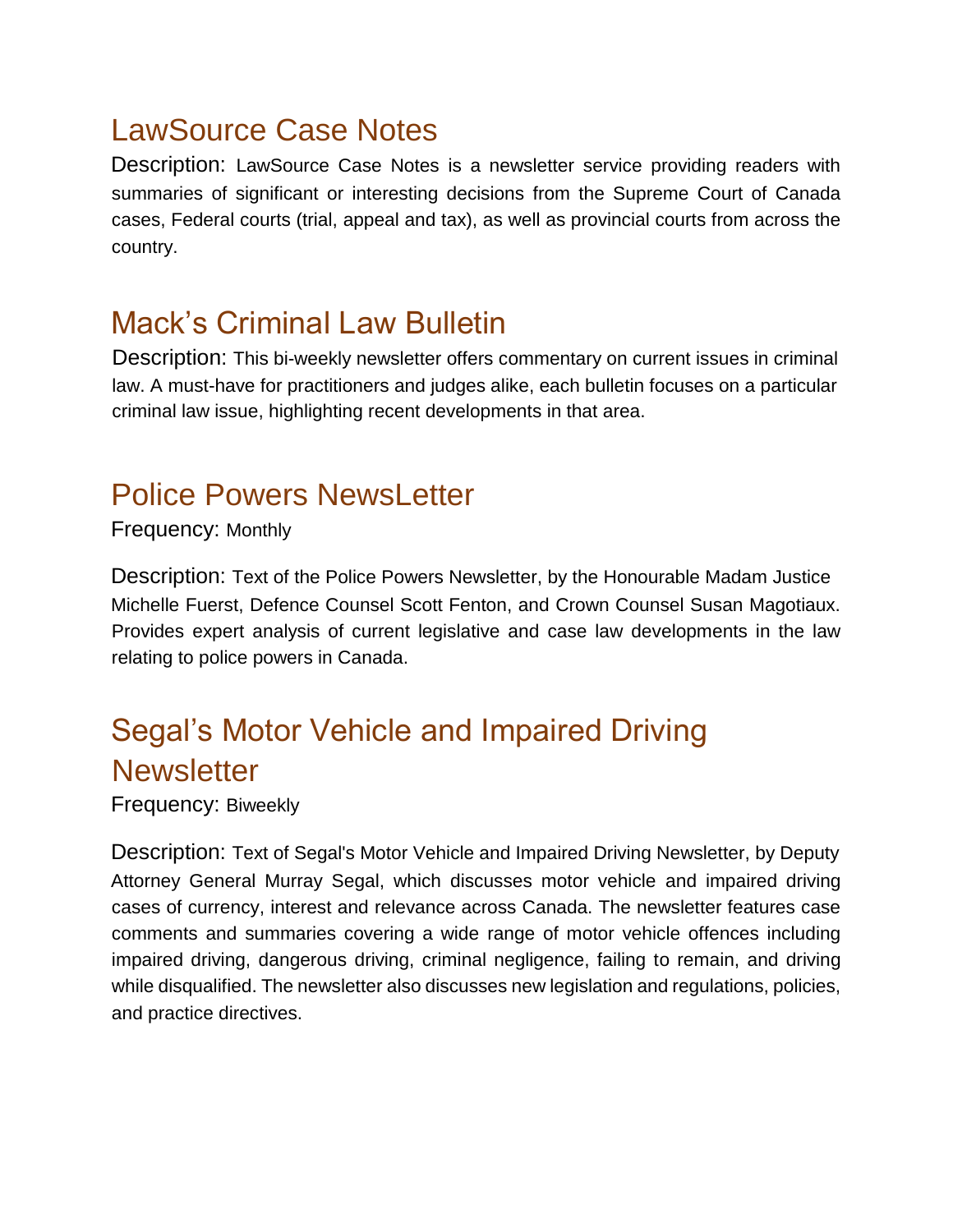# <span id="page-15-0"></span>Watt's Criminal Law and Evidence Newsletter

Frequency: Biweekly

Description: Text of the Criminal Law Newsletter, by the Honourable Mr. Justice David Watt, which provides expert analysis of current developments in Canadian criminal law including highlights of important new case law and legislation.

# <span id="page-15-1"></span>WeirFoulds Estates & Trusts Newsletter

Description: Reports and comments on recent court decisions and other developments in Canadian estates and trusts law.